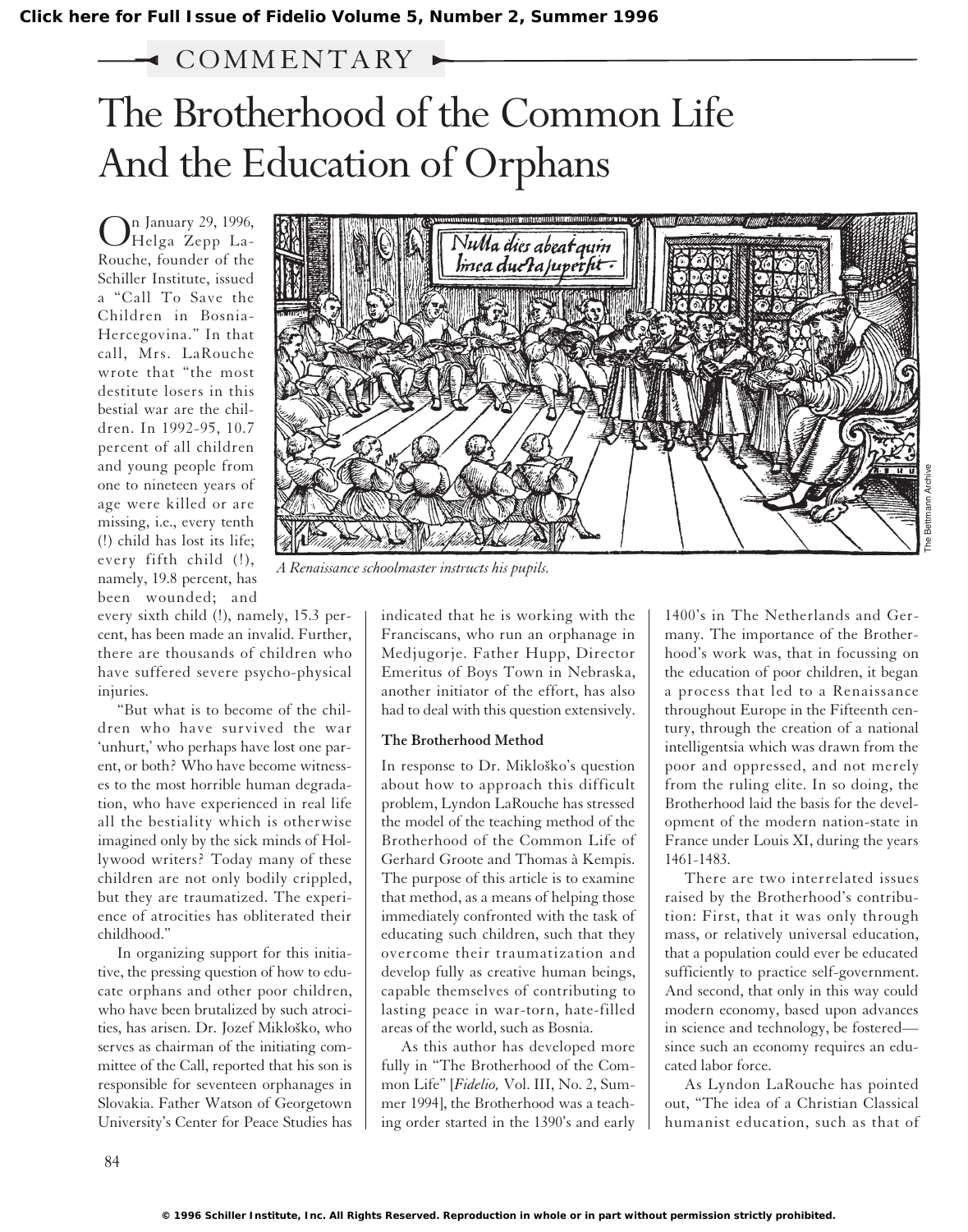Groote's Brothers of the Common Life, or the Schiller-Humboldt reforms, the reliving of moments of great, axiomaticrevolutionary discovery, as if to replicate that moment from within the mind of the original discoverer in one's own mind, is a typification of the relevant way in which the child and youth must be developed morally and formally at the same time." LaRouche emphasizes, that the relevant feature of such education "is emphasis upon use of primary sources' representation of processes of great discovery, prompting the student, in this way, to replicate that mental experience of the discoverer in the student's own mental processes."

In order to demonstrate the approach taken by the Brotherhood, this article will utilize as its source the first part of a book written by Thomas à Kempis entitled *Rules to Live Above the World While We Are in It.* This first part is the "Children's Manual," which contains, according to à Kempis, "Holy Instructions and Meditations for Forming the Minds of Children According to the True Christian Pattern." Included in this manual is the "Alphabet of a Scholar in the School of Christ."

#### **Ecumenical Approach**

One might argue that a Christian Classical humanist approach were not practical, especially in an area of the world such as Bosnia, where the majority of the population is Muslim. However, such an approach is absolutely necessary among Christians in this war-torn area of the world, and an intelligible representation of the method employed by the Brotherhood of the Common Life should be of great value to Muslims, Jews, or any other persons of good will.

In 1453, Nicolaus of Cusa, who was himself educated by the Brotherhood of the Common Life, wrote a dialogue entitled "On the Peace of Faith." While attempting to render Christianity intelligible to those of other faiths, he stressed in the dialogue, that the basis of peace among peoples of different religions is the fact that all human beings are created in the image of God, and thus have the natural law of love imprinted upon their minds through participation in God's Eternal Law.

Cusa writes: "The divine commandments are very brief and are all well known and common in every nation, for the light that reveals them to us is created along with the rational soul. For within us God says to love Him, from whom we received being, and to do nothing to another, except that which we wish done to us. Love is therefore the fulfillment of the law of God and all laws are reduced to this."

### **Profound Questions**

A child traumatized by war is confronted with profound questions of life and death at an early age, questions which many adults have difficulty resolving for themselves, if they have not already resolved them at an early age.

Deprived of familial love, confronted with injustice and evil, the child must be given a sense of his own value in the eyes of a merciful God. And he must come to understand internally, rather than merely outwardly, the importance—and the very possibility—of overcoming suffering and tribulation.

The approach taken to these problems by the Brotherhood of the Common Life was based upon the healing power of imitating Christ, and imitating those who imitate Christ. For Christians, the imitation of Christ is the replication of the creative method of composition of the world, since Christ is the Creator of the World. The child must replicate in his own mind the lessons of Christ, and they must become engraved on his heart. Thus, the child comes to know, and not merely learn externally, the agapic, creative love of Christ, and of those who imitate Christ in such works of creative love.

A child traumatized by the loss of parents in war or under other conditions, must have his understanding awakened to the possibility of overcoming suffering through love. He must come to see his own tribulation as a cross that he must bear, as Christ bore his, and that if he bears this cross willingly, he will have much to offer other human beings.

The child must see that creation is good, despite the presence of evil in the world. He needs to know that the universe is well-ordered, not disordered, and that the ordering principle of the

universe is agapic creativity. He needs to experience this directly in his own mind.

#### **Musical Memory**

By teaching the children of the poor and orphans, the Brotherhood discovered an educational principle which Lyndon LaRouche has described as "musical memory." The child must learn to subsume the multiplicity of his life experiences, though especially shattering in the case of an orphan, under the One, Who is Love.

The Brotherhood school lessons stressed memorization and reflection upon an alphabetical poem entitled "Christ's Cross-Row." This poem is presented in the "Children's Manual," which, it is believed, Thomas à Kempis wrote shortly after he joined the Brotherhood

In the introduction to this manual, à Kempis writes that he intends to teach the fundamental lessons in the School of Christ, beginning with humility and love. The method he will employ is the method of "examples" rather than "precepts," that is, the pedagogy employed is exemplary rather than didactic. The examples he employs are those of Christ and his Apostles, particularly St. John and St. Paul.

Through the mnemonic device of engraving the alphabetical poem of Christ's example of the Cross on his heart, the child's mind and heart are lifted above the insecurity and fear associated with his sense of loss and forsakenness, to a mental state based upon loving creative reason.

As Lyndon LaRouche has explained, even before the first line of a poem or the first notes of a musical composition, the composer must have recollected in his own mind the relatively absolute One or unifying concept of the composition as a whole. He must know in advance the end or purpose of the whole composition. In a sense, the composition is enfolded, as Nicolaus of Cusa would say, by its end or terminus. The unfolding or development of the multiplicity in the realm of the Becoming of the poem or musical work from its very beginning, must proceed lawfully from the concept of the work as a whole. All variation, every discontinuity, each dissonance